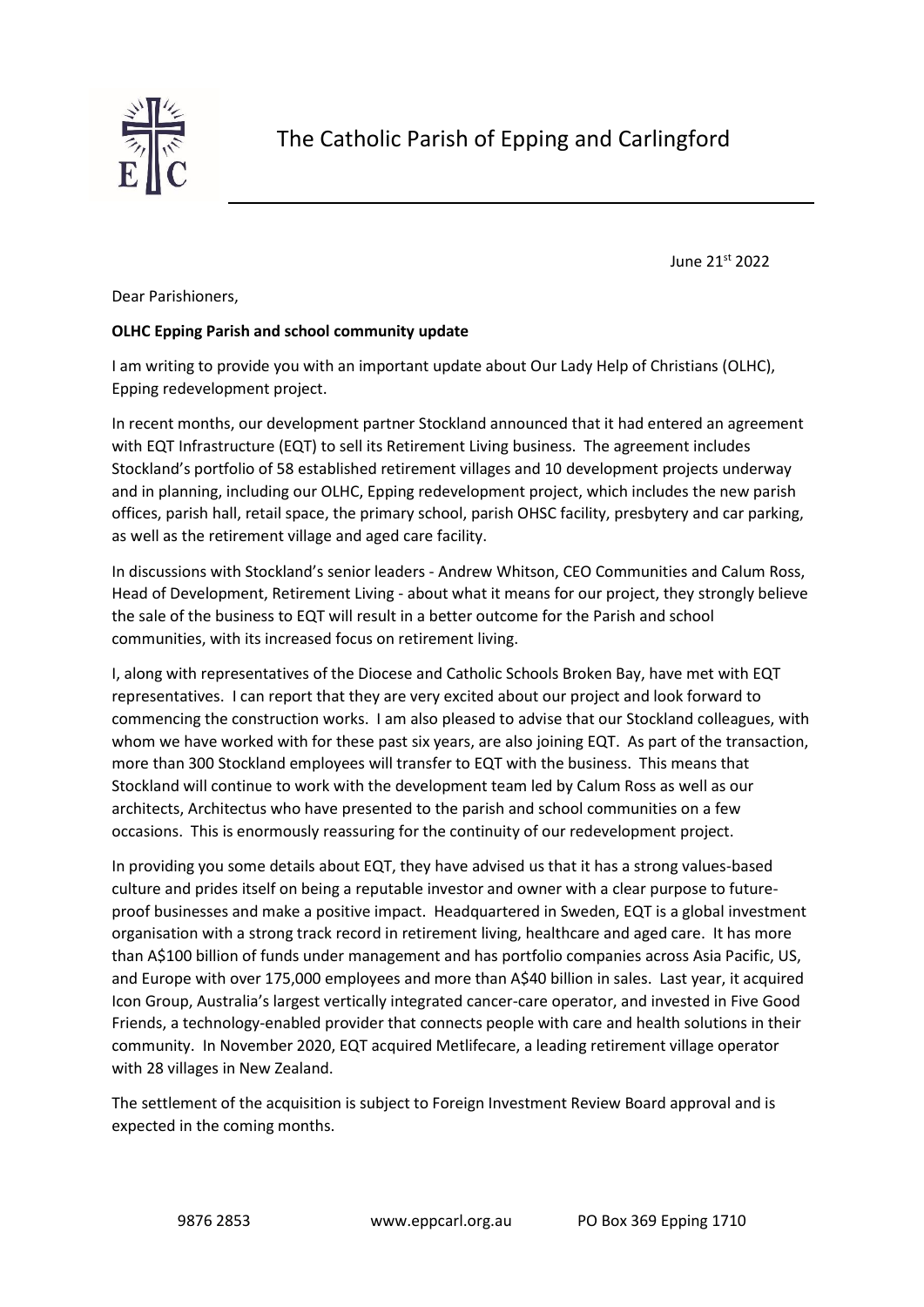In February, we advised construction would start in 2022 with completion at the end of 2023 for the start of the 2024 school year. With the Stockland and EQT working through a transition process, as a result, Stockland has had to revise its program targeting completion in time for Term 2, 2024. The Parish Works and School Works are now forecast to completed by March 2024, and the Retirement Village and Residential Aged Care are forecast to be completed at the end 2024. Tours of the new Parish and School Assets and training as necessary will be undertaken in February 2024.

As mentioned in my updates to you this year, Stockland took site possession in February in preparation for construction commencement. I am now pleased to advise that we are able to confirm the builder's appointment with Stockland recently entering into the construction contract with Richard Crookes Constructions for design and construction of the project.

Richard Crookes Constructions is an Australian, family-owned construction company that has been operating for over four decades, and in that time their team has collectively delivered over 200 residential and accommodation developments, 100 aged care facilities and more than 300 schools, including the Opera Residences and Monte Sant' Angelo Mercy College. They have extensive experience delivering retirement living and high-end residential developments as well as education facilities across multiple concurrent stages in live, operational environments, and we look forward to working with them to deliver the OLHC, Epping redevelopment project.

The next phase of the project involves finalising the design documentation ready for construction, and demolition of the existing presbytery, parish administration building and school buildings in preparation for construction.

Demolition is expected to commence in the week of 20 June 2022, weather permitting. Richard Crookes will access the site via Cambridge Street, and there will be no impact to the continued access to the OLHC Church without prior notification. The amenity block on Oxford Street will remain. This means the school bus pick-up location will not be impacted through the demolition phase. In relation to the school pick-up, the safety of students is the highest priority. The Director of Schools, Danny Casey will write again to the families to continue to ensure they are kept apprised of construction phase and logistics.

Importantly, OLHC Church will remain open for prayer, and that the Vigil and Sunday Masses will continue. However, given the noise of demolition and excavation, it is likely that weekday Masses during construction hours will be suspended, with more details to be provided in the Parish bulletin in the coming weeks.

Pedestrian pathways will be maintained along Oxford Street and Cambridge Street, with traffic controllers present during construction hours to halt pedestrians while construction vehicles are entering or exiting the site. Demolition works are restricted to Monday to Friday between the hours of 7.00am to 5.00pm. No demolition works will be undertaken on Saturdays, Sundays or Public Holidays.

Richard Crookes has leased floorspace in the neighbouring 16-18 Cambridge Street commercial property for their site office, with their site sheds to be located on the carpark of that property.

Construction is expected to start in September once demolition is complete, the design documentation is finalised, and a Construction Certificate has been obtained.

Throughout this year regular Project Control Group meetings have continued to take place with Stockland, in addition to almost daily interactions between us, our project managers from Root Partnerships and the Stockland team. As our development partner, they continue to work closely